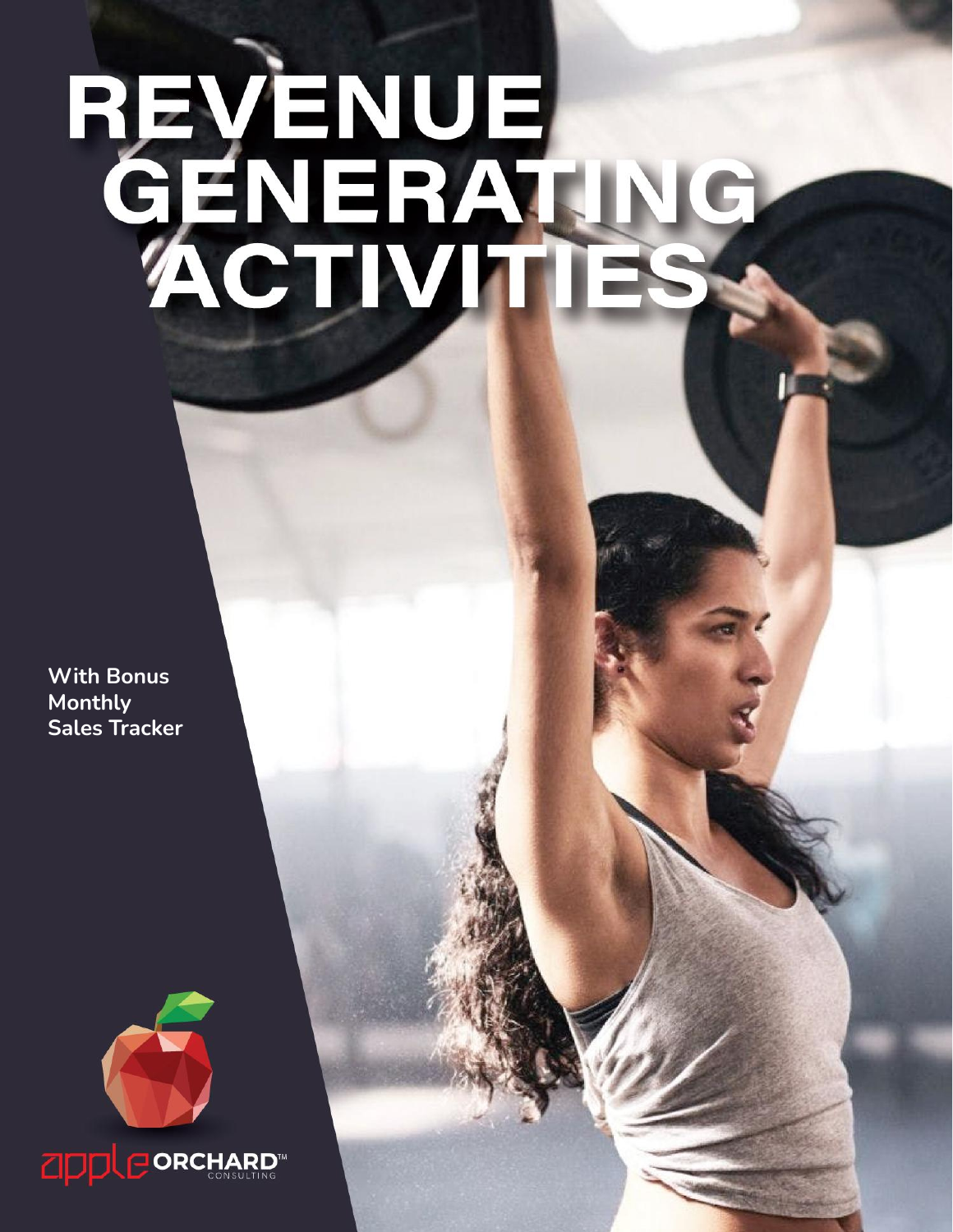# **THE RGA WORKSHEET (Revenue Generating Activities)**

Hey, there, Scott Webb here. What the heck is going on you may be saying. I know, I know, the cover image is misleading.

The RGA Worksheet is about Revenue Generating Activities and what more relevant image could I think of than hitting the weights or gym.

Think of RGA's as your commitment to the "fiscal fitness" of your business. I mean, if you ever worked out or wanted to get fitter, lose weight or just be in better health, you never achieved it by winging it and being inconsistent, amiright?

So, putting in the reps, getting disciplined with your schedule and creating windows of time and effort that moved you towards your goal was critical.

On the following pages, I am going to give you some ideas, inspiration and an overall framework that helps me generate new leads, new sales opportunities and revenue for my consulting.

Let me know what questions you may have and as always, I welcome your feedback, and any success stories.

Enjoy this guide, and I'll see you in the gym, and the Apple Orchard.

Scott Webb - aka "the Refluencer" [scott@appleorchard.io](mailto:scott@appleorchard.io) Text or call anytime - 303.900,4119



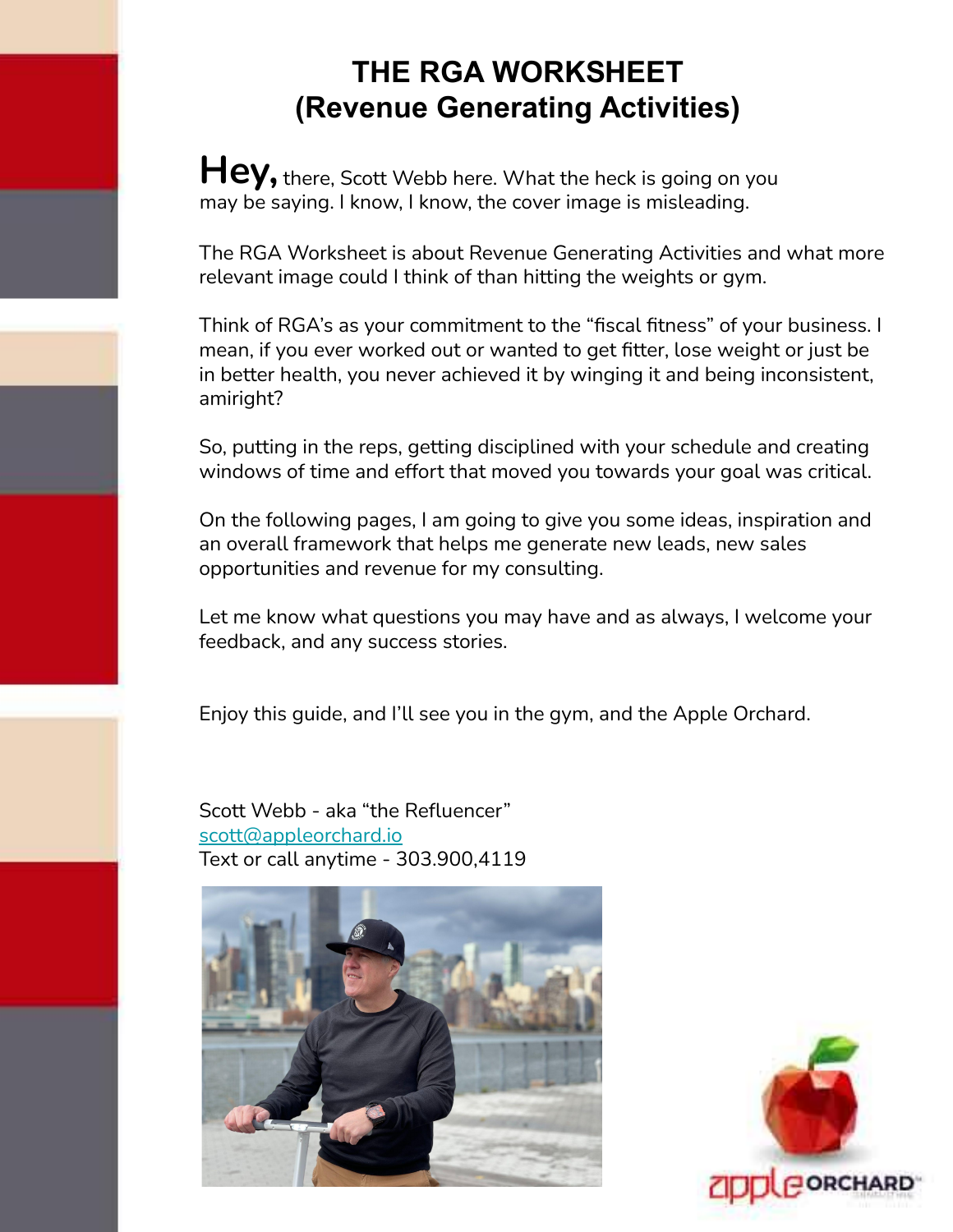# **THE RGA WORKSHEET (Revenue Generating Activities)**

If you are struggling with income, revenue, filling your sales pipeline, or your calendar is not filled with prospects and appointments, print this out.

Also, we assume you are solid with your product and positioning. If not, reach out to me for a Product and Position Audit (small fee applies). scott@appleorchard.io

### STEP 1: SCHEDULE IT. Make a time with yourself to do the RGA's

### STEP 2: SCHEDULE IT. Oh, and SCHEDULE IT. Did I mention to SCHEDULE IT?

I think you see the point. How many doctors appointments do you miss? RGA's are *MORE* important than seeing your doctor. The idea is to schedule an appointment each day on your calendar that you are doing nothing but RGA's for that amount of time.

**PRO TIP:** Unless your RGA is texting prospects and clients, put your phone in another room.

### STEP 3: TRACK ALL CONVERSATIONS, DOCUMENT AND CREATE A FOLLOW UP LIST

If you are like me, you may have more leads and prospects than you thought. I have at least 5 or more conversations online, answering questions on Linkedin, and in my Coworking space every day.

Are you documenting every conversation, even informal ones in a CRM or at least a notepad Fred Flintstone? Did you talk shop at all? Did you make promises to send a summary of the phone call or conversation? If it was a formal "business" proposal, did you move the ball by declaring the exact next steps required? ("Let me know what you decide" is NOT a next step.)

### STEP 4: CREATE A LIST OF THE 1 to 3 THINGS YOU WILL DO THAT DAY

On the next page is a list of many of the things you need to be doing DAILY. The goal is to show you a variety of RGA's. However, pick only pick 1 to 3 activities so you can remain focused and get better with each opportunity.

Now, chedule the chosen activity(ies) and spend your time dedicated to that chosen RGA. Don't pick phone calls, or text messages and then jump on Linkedin for 5 minutes, and then write a letter, and then pick back up the phone, etc.

Think of your sets at the gym. Pick an exercise and do all the reps in the set, then move on to the next exercise.

**LET'S PUT IT ALL TOGETHER ON THE NEXT PAGE**

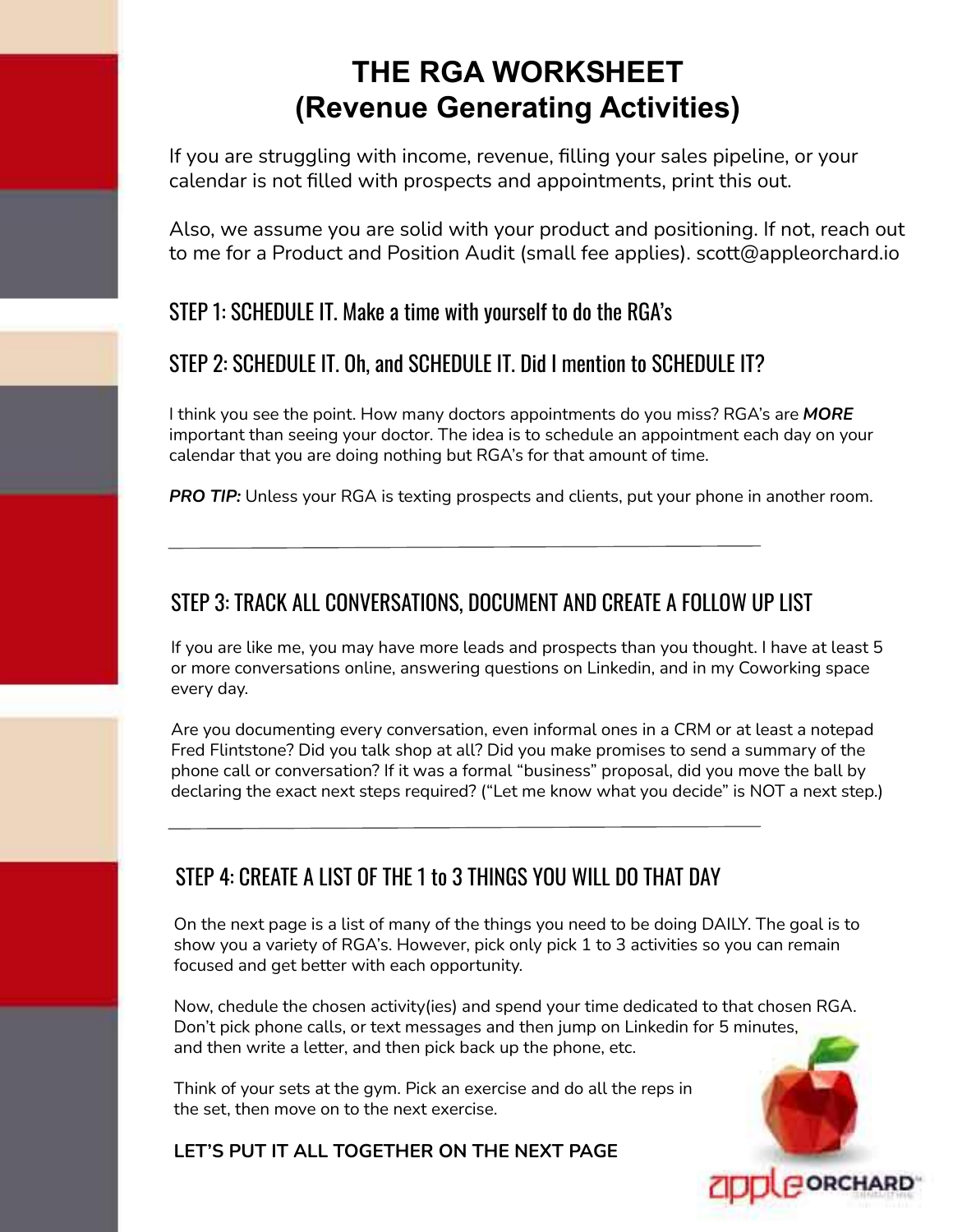# **THE RGA WORKSHEET (Revenue Generating Activities)**

Okay, here is where the rubber meets the road. We are going to decide on Sunday evening what our SCHEDULED TIME and the 1, 2, or 3 RGA's we are going to focus on. Ready? Let's do this!

| <b>YOUR RGA's</b>                                                                                                                                                                                                                                                                 | <b>SUNDAY - RGA Planning</b>      |             |
|-----------------------------------------------------------------------------------------------------------------------------------------------------------------------------------------------------------------------------------------------------------------------------------|-----------------------------------|-------------|
| Phone Calls (it's back en vogue now)<br><b>Text Messages</b><br>__ Emails (not automated)                                                                                                                                                                                         | <b>MONDAY - RGA ACTIVITIES</b>    | <b>TIME</b> |
| Send a Card/Letter<br>Send a Survey<br><b>Create a Video with a call to action</b><br>__ Build a Helpful Worksheet (like this one)<br>Create an Affiliate Offer<br>Send a Voice Memo (iPhones are cool!)<br>Create an Event (online or in-person)<br>__ Ask a Prospect for Advice | <b>TUESDAY - RGA ACTIVITIES</b>   | <b>TIME</b> |
|                                                                                                                                                                                                                                                                                   | <b>WEDNESDAY - RGA ACTIVITIES</b> | <b>TIME</b> |
| _ Interview Interesting People<br>_ Add a Lead Magnet Pop-up to your website<br>Collaborate with Somebody Else's List<br>Reach out to Past Clients (Check-in)                                                                                                                     | THURSDAY - RGA ACTIVITIES         | <b>TIME</b> |
| __ Say Hello to Your Orchard<br>Finally, Volunteer Locally. THIS IS A HUGE!                                                                                                                                                                                                       | <b>FRIDAY - RGA ACTIVITIES</b>    | <b>TIME</b> |
| __ Comment on their Linkedin (real words)<br>_ Create Your Own TV Show<br><u>CTED E. CONCICTENDY IC ODIIOIAI</u>                                                                                                                                                                  |                                   |             |

### STEP 5: CONSISTENCY IS CRUCIAL

You might as well refer to RGA's as Muscle Building Activities. If you don't hit the weights consistently, you will have nothing to show for it other than wasted time.

So, as with all habit building opportunities, you serve yourself well to start by not waiting until you "Feel Like It" or get "In the Zone." Rather, by making it a routine, heck, even a ritual as part of your life. These DAILY activities will reap you the rewards of consistent revenue, week after week, month after month.

Just remember this, what gets planted today, in season will grow. What gets watered will thrive, what gets nurtured will provide you a harvest of revenue. If you have even ONE client, you have an Apple Tree that is ready to produce fruit for you for years to come.



**NEED MORE IDEAS? VISIT [www.APPLEORCHARD.io](http://www.appleorchard.io) TODAY!**